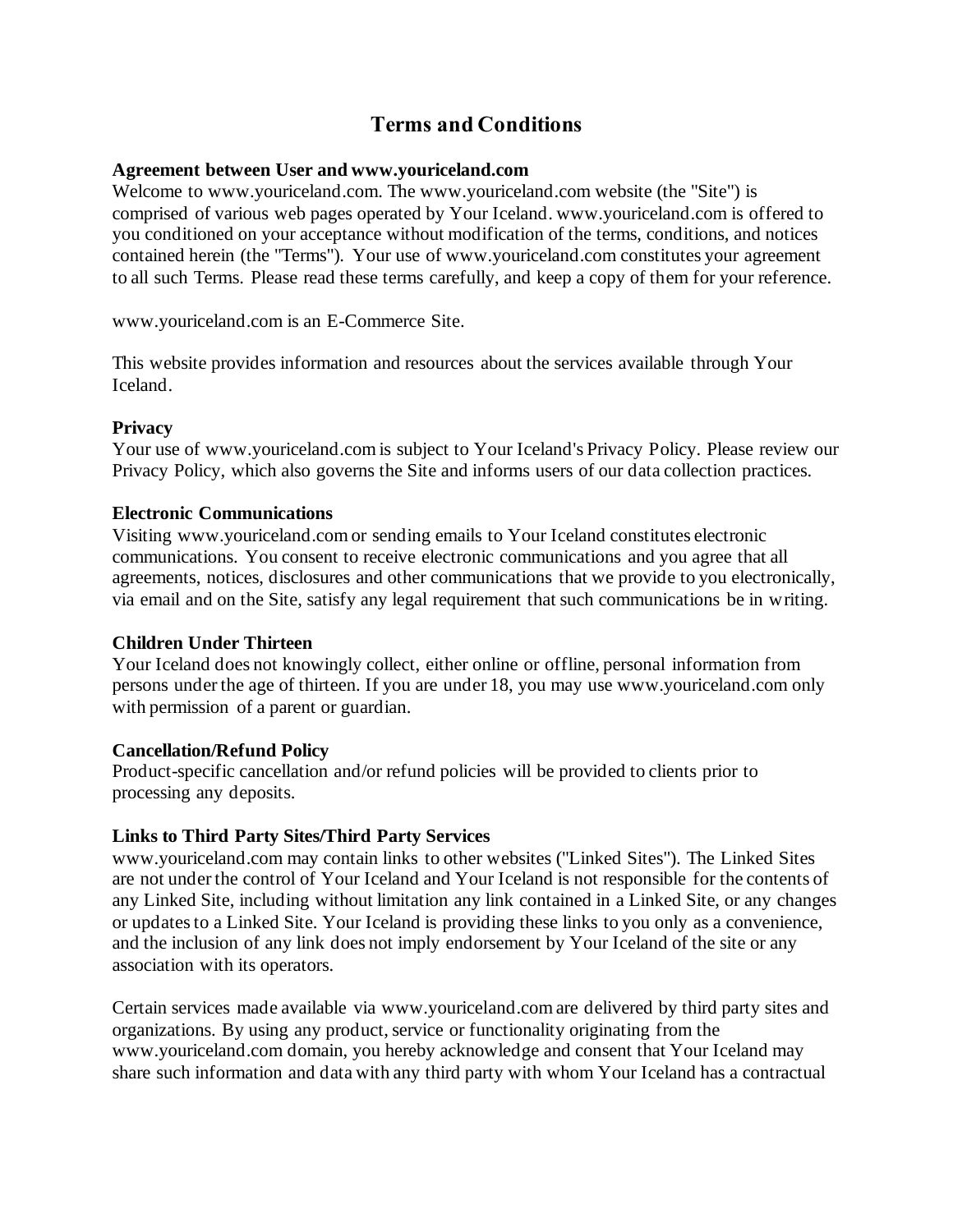relationship to provide the requested product, service or functionality on behalf of www.youriceland.com users and customers.

## **No Unlawful or Prohibited Use/Intellectual Property**

You are granted a non-exclusive, non-transferable, revocable license to access and use www.youriceland.com strictly in accordance with these terms of use. As a condition of your use of the Site, you warrant to Your Iceland that you will not use the Site for any purpose that is unlawful or prohibited by these Terms. You may not use the Site in any manner which could damage, disable, overburden, or impair the Site or interfere with any other party's use and enjoyment of the Site. You may not obtain or attempt to obtain any materials or information through any means not intentionally made available or provided for through the Site.

All content included as part of the Service, such as text, graphics, logos, images, as well as the compilation thereof, and any software used on the Site, is the property of Your Iceland or its suppliers and protected by copyright and other laws that protect intellectual property and proprietary rights. You agree to observe and abide by all copyright and other proprietary notices, legends or other restrictions contained in any such content and will not make any changes thereto.

You will not modify, publish, transmit, reverse engineer, participate in the transfer or sale, create derivative works, or in any way exploit any of the content, in whole or in part, found on the Site. Your Iceland content is not for resale. Your use of the Site does not entitle you to make any unauthorized use of any protected content, and in particular you will not delete or alter any proprietary rights or attribution notices in any content. You will use protected content solely for your personal use, and will make no other use of the content without the express written permission of Your Iceland and the copyright owner. You agree that you do not acquire any ownership rights in any protected content. We do not grant you any licenses, express or implied, to the intellectual property of Your Iceland or our licensors except as expressly authorized by these Terms.

#### **International Users**

The Service is controlled, operated and administered by Your Iceland from our offices within the USA. If you access the Service from a location outside the USA, you are responsible for compliance with all local laws. You agree that you will not use the Your Iceland Content accessed through www.youriceland.com in any country or in any manner prohibited by any applicable laws, restrictions or regulations.

#### **Indemnification**

You agree to indemnify, defend and hold harmless Your Iceland, its officers, directors, employees, agents and third parties, for any losses, costs, liabilities and expenses (including reasonable attorney's fees) relating to or arising out of your use of or inability to use the Site or services, any user postings made by you, your violation of any terms of this Agreement or your violation of any rights of a third party, or your violation of any applicable laws, rules or regulations. Your Iceland reserves the right, at its own cost, to assume the exclusive defense and control of any matter otherwise subject to indemnification by you, in which event you will fully cooperate with Your Iceland in asserting any available defenses.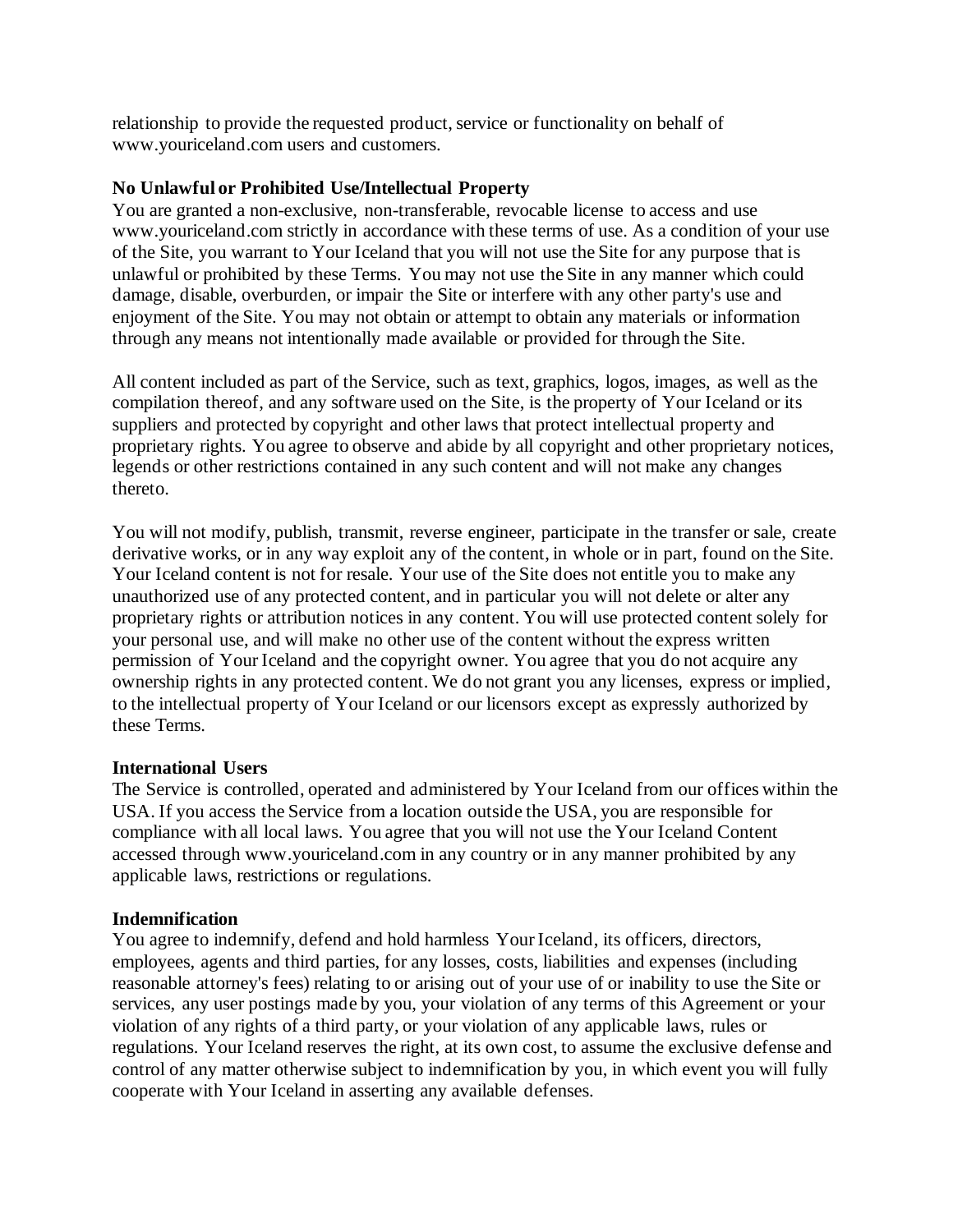#### **Arbitration**

In the event the parties are not able to resolve any dispute between them arising out of or concerning these Terms and Conditions, or any provisions hereof, whether in contract, tort, or otherwise at law or in equity for damages or any other relief, then such dispute shall be resolved only by final and binding arbitration pursuant to the Federal Arbitration Act, conducted by a single neutral arbitrator and administered by the American Arbitration Association, or a similar arbitration service selected by the parties, in a location mutually agreed upon by the parties. The arbitrator's award shall be final, and judgment may be entered upon it in any court having jurisdiction. In the event that any legal or equitable action, proceeding or arbitration arises out of or concerns these Terms and Conditions, the prevailing party shall be entitled to recover its costs and reasonable attorney's fees. The parties agree to arbitrate all disputes and claims in regards to these Terms and Conditions or any disputes arising as a result of these Terms and Conditions, whether directly or indirectly, including Tort claims that are a result of these Terms and Conditions. The parties agree that the Federal Arbitration Act governs the interpretation and enforcement of this provision. The entire dispute, including the scope and enforceability of this arbitration provision shall be determined by the Arbitrator. This arbitration provision shall survive the termination of these Terms and Conditions.

#### **Class Action Waiver**

Any arbitration under these Terms and Conditions will take place on an individual basis; class arbitrations and class/representative/collective actions are not permitted. THE PARTIES AGREE THAT A PARTY MAY BRING CLAIMS AGAINST THE OTHER ONLY IN EACH'S INDIVIDUAL CAPACITY, AND NOT AS A PLAINTIFF OR CLASS MEMBER IN ANY PUTATIVE CLASS, COLLECTIVE AND/ OR REPRESENTATIVE PROCEEDING, SUCH AS IN THE FORM OF A PRIVATE ATTORNEY GENERAL ACTION AGAINST THE OTHER. Further, unless both you and Your Iceland agree otherwise, the arbitrator may not consolidate more than one person's claims, and may not otherwise preside over any form of a representative or class proceeding.

#### **Liability Disclaimer**

THE INFORMATION, SOFTWARE, PRODUCTS, AND SERVICES INCLUDED IN OR AVAILABLE THROUGH THE SITE MAY INCLUDE INACCURACIES OR TYPOGRAPHICAL ERRORS. CHANGES ARE PERIODICALLY ADDED TO THE INFORMATION HEREIN. YOUR ICELAND AND/OR ITS SUPPLIERS MAY MAKE IMPROVEMENTS AND/OR CHANGES IN THE SITE AT ANY TIME.

YOUR ICELAND AND/OR ITS SUPPLIERS MAKE NO REPRESENTATIONS ABOUT THE SUITABILITY, RELIABILITY, AVAILABILITY, TIMELINESS, AND ACCURACY OF THE INFORMATION, SOFTWARE, PRODUCTS, SERVICES AND RELATED GRAPHICS CONTAINED ON THE SITE FOR ANY PURPOSE. TO THE MAXIMUM EXTENT PERMITTED BY APPLICABLE LAW, ALL SUCH INFORMATION, SOFTWARE, PRODUCTS, SERVICES AND RELATED GRAPHICS ARE PROVIDED "AS IS" WITHOUT WARRANTY OR CONDITION OF ANY KIND. YOUR ICELAND AND/OR ITS SUPPLIERS HEREBY DISCLAIM ALL WARRANTIES AND CONDITIONS WITH REGARD TO THIS INFORMATION, SOFTWARE, PRODUCTS, SERVICES AND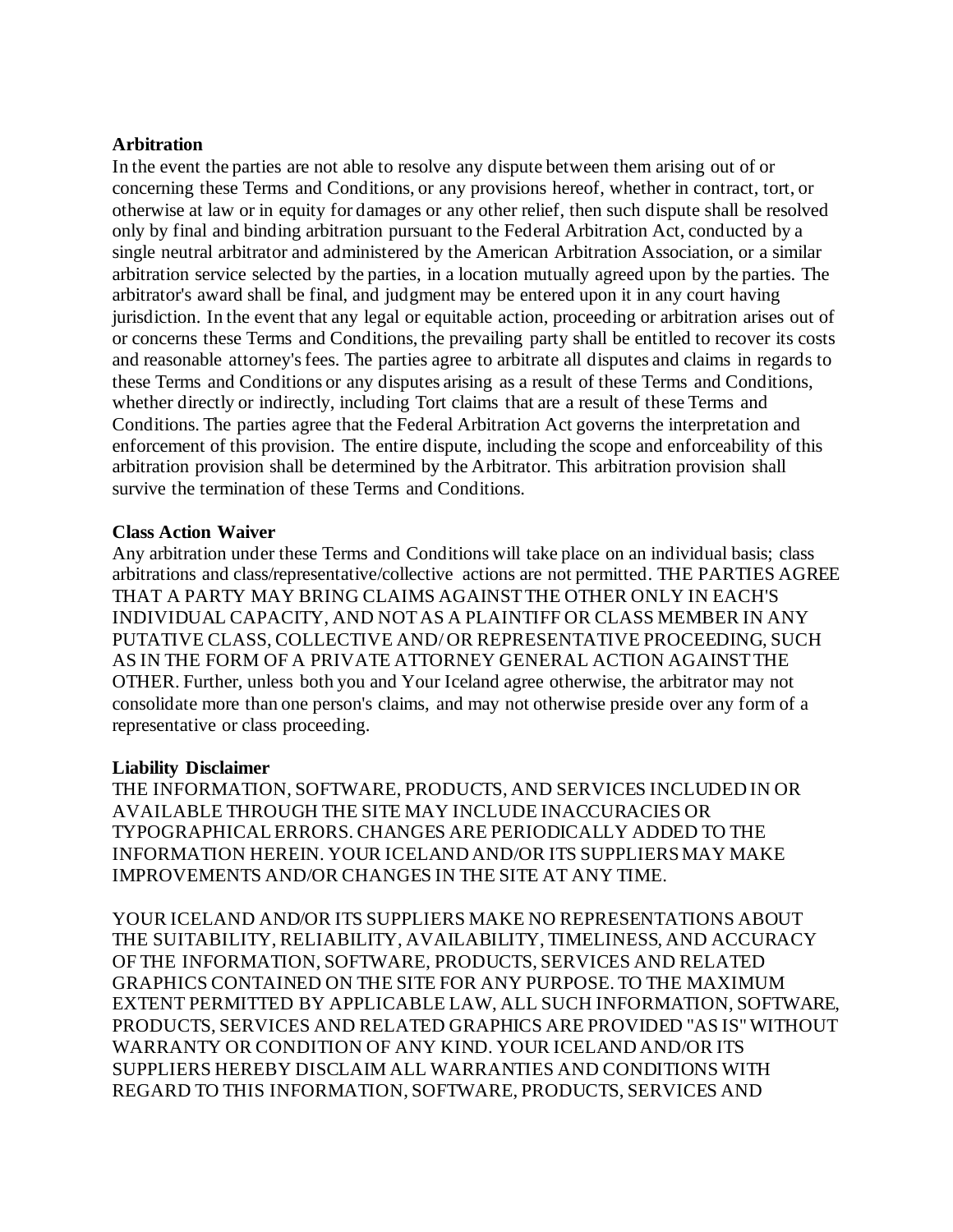RELATED GRAPHICS, INCLUDING ALL IMPLIED WARRANTIES OR CONDITIONS OF MERCHANTABILITY, FITNESS FOR A PARTICULAR PURPOSE, TITLE AND NON-INFRINGEMENT.

TO THE MAXIMUM EXTENT PERMITTED BY APPLICABLE LAW, IN NO EVENT SHALL YOUR ICELAND AND/OR ITS SUPPLIERS BE LIABLE FOR ANY DIRECT, INDIRECT, PUNITIVE, INCIDENTAL, SPECIAL, CONSEQUENTIAL DAMAGES OR ANY DAMAGES WHATSOEVER INCLUDING, WITHOUT LIMITATION, DAMAGES FOR LOSS OF USE, DATA OR PROFITS, ARISING OUT OF OR IN ANY WAY CONNECTED WITH THE USE OR PERFORMANCE OF THE SITE, WITH THE DELAY OR INABILITY TO USE THE SITE OR RELATED SERVICES, THE PROVISION OF OR FAILURE TO PROVIDE SERVICES, OR FOR ANY INFORMATION, SOFTWARE, PRODUCTS, SERVICES AND RELATED GRAPHICS OBTAINED THROUGH THE SITE, OR OTHERWISE ARISING OUT OF THE USE OF THE SITE, WHETHER BASED ON CONTRACT, TORT, NEGLIGENCE, STRICT LIABILITY OR OTHERWISE, EVEN IF YOUR ICELAND OR ANY OF ITS SUPPLIERS HAS BEEN ADVISED OF THE POSSIBILITY OF DAMAGES. BECAUSE SOME STATES/JURISDICTIONS DO NOT ALLOW THE EXCLUSION OR LIMITATION OF LIABILITY FOR CONSEQUENTIAL OR INCIDENTAL DAMAGES, THE ABOVE LIMITATION MAY NOT APPLY TO YOU. IF YOU ARE DISSATISFIED WITH ANY PORTION OF THE SITE, OR WITH ANY OF THESE TERMS OF USE, YOUR SOLE AND EXCLUSIVE REMEDY IS TO DISCONTINUE USING THE SITE.

#### **Termination/Access Restriction**

Your Iceland reserves the right, in its sole discretion, to terminate your access to the Site and the related services or any portion thereof at any time, without notice. Use of the Site is unauthorized in any jurisdiction that does not give effect to all provisions of these Terms, including, without limitation, this section.

You agree that no joint venture, partnership, employment, or agency relationship exists between you and Your Iceland as a result of this agreement or use of the Site. Your Iceland's performance of this agreement is subject to existing laws and legal process, and nothing contained in this agreement is in derogation of Your Iceland's right to comply with governmental, court and law enforcement requests or requirements relating to your use of the Site or information provided to or gathered by Your Iceland with respect to such use. If any part of this agreement is determined to be invalid or unenforceable pursuant to applicable law including, but not limited to, the warranty disclaimers and liability limitations set forth above, then the invalid or unenforceable provision will be deemed superseded by a valid, enforceable provision that most closely matches the intent of the original provision and the remainder of the agreement shall continue in effect.

Unless otherwise specified herein, this agreement constitutes the entire agreement between the user and Your Iceland with respect to the Site and it supersedes all prior or contemporaneous communications and proposals, whether electronic, oral or written, between the user and Your Iceland with respect to the Site. A printed version of this agreement and of any notice given in electronic form shall be admissible in judicial or administrative proceedings based upon or relating to this agreement to the same extent and subject to the same conditions as other business